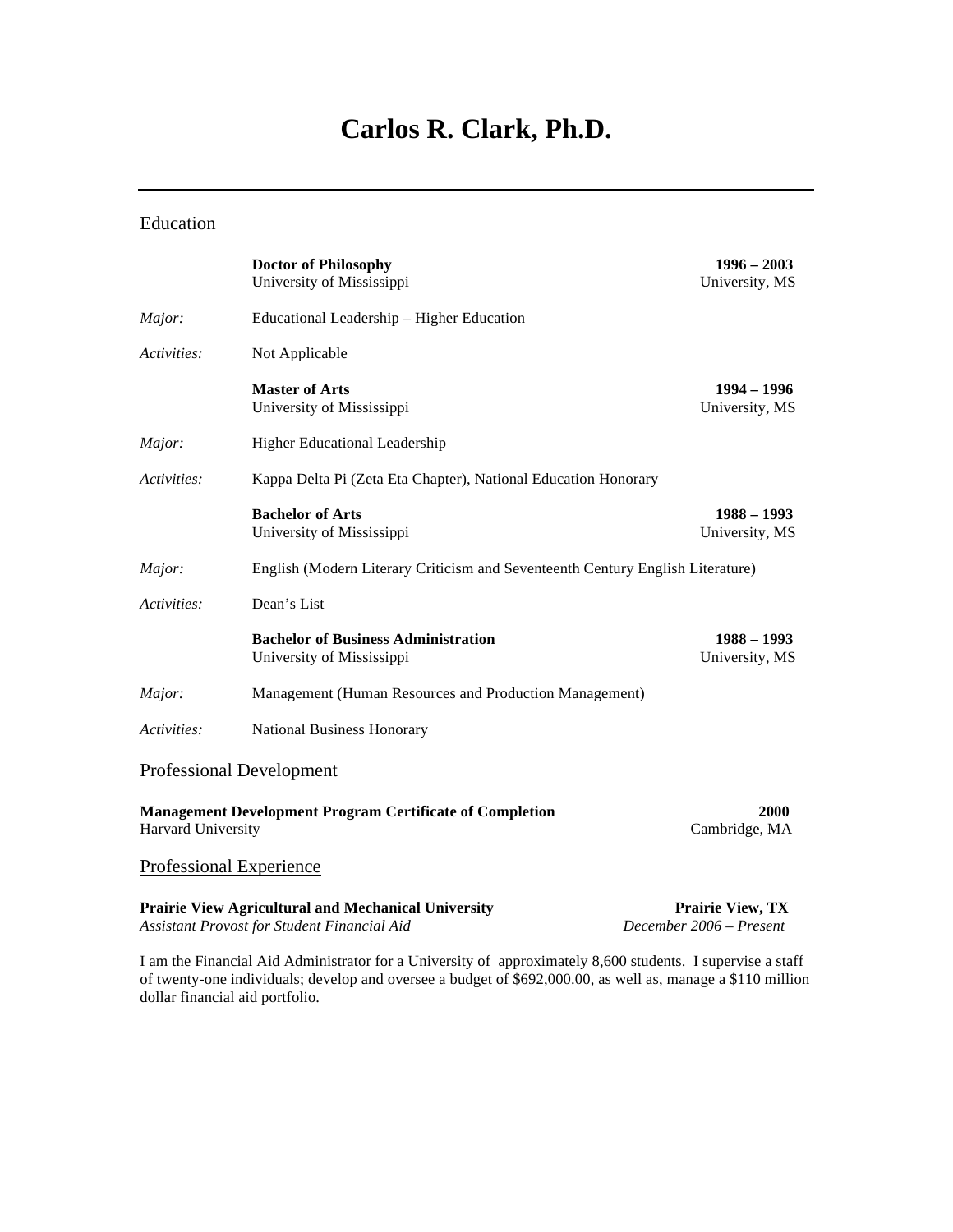#### *Accomplishments during Tenure at Prairie View A&M University*

- Increased the number of students awarded and disbursed by the  $12<sup>th</sup>$  class day from 34% to 67% utilizing existing technology
- First school in the state of Texas to successfully implement Sallie Mae's Lender Comparison Gateway which allowed students to compare borrower benefits then apply without having to go through multiple portals for service.
- In two years, reduced the University's student loan cohort default rate from 14.8% to 11.4%.
- Reengineered the entire financial aid web page to make it more user-friendly.
- Revised the University Scholarship policy to streamline the process, enhance our ability to recruit exceptional academic scholars, and improve objectivity in the process.
- Implemented the Banner Financial Aid Module for the 2008-2009 award year.<br>• According to federal government officials first institution to automate data flo
- According to federal government officials, first institution to automate data flow between US Department of Education and a University using AppWorx and TDClient. Automation improves speed of awards and accuracy and provides a concomitant increase in customer satisfaction.
- To ensure student access, implemented the federal government's William D. Ford Direct Loan Program.
- Appointed by the Texas Coordinating Board's Director of Grants and Special Programs to a committee charged to create and test a new method of reporting Texas Grant disbursements.
- Principal investigator for \$362,000.00 Title III Grant to purchase AppWorx, document imaging software and hardware; and, staff support to automate Banner Financial Aid Module processes. (2007-2008).
- Principal investigator for \$682,000.00 Title III Grant to outsource a Call Center for the Enrollment Management and Treasury Services, as well as, continue to automate the various Financial Aid processes (2008 – 2009).
- Implemented a Call Center for the following offices: Financial Aid, Treasury Services, Registrar, Orientation, Undergraduate and Graduate Admissions, as well as, the Registrar (June 2009)
- Before the first day of class, roughly 88% of our students were in a paid status. By the  $12<sup>th</sup>$  class day, approximately 98% of our students were in a paid status.

# Alabama Agricultural and Mechanical University **Normal, AL** *Normal, AL*

*Director of Student Financial Aid and May 1998 – November 2006 Adjunct Professor, Educational Leadership & Adjunct Professor, English* 

I was Chief Financial Aid Officer for a University of 6,283 students. I reported directly to the Vice President for Student Affairs. I supervised a staff of twelve people and successfully managed a budget of approximately \$498,000.00 dollars. In addition to my regular duties, I briefly served as interim Vice President for Student Affairs (Dr. Jerome Roberts was later selected to occupy the position). During that time, the following units reported to me: Student Financial Aid, Career Development, Student Health Services, Student Activities, Dean of Students, Judicial Affairs, International Students, and Intramural Sports. I was also very privileged to work very closely with the Alabama A&M University Board of Trustees on numerous projects for approximately six (6) years.

#### *Accomplishments during Tenure at Alabama A&M University*

- In 2001, appointed by the President to co-lead the division of Student Affairs until a new Vice President was selected
- Successfully negotiated with a vendor to provide an electronic payment gateway at no cost to the University
- Co-wrote a proposal for a new Doctor of Education al Leadership program.
- Instrumental in the reaffirmation of accreditation process (Southern Association for Colleges and Schools) as well as NCAA accreditation.
- Utilize and teach (graduate courses) the latest enrollment management strategies.
- Co-wrote the AAMU Wellness Center proposal that was funded by the AAMU Board of Trustees
- Recognized by the AAMU Office of Planning, Institutional Research, and Evaluation for Financial Aid Office's great customer and value-added services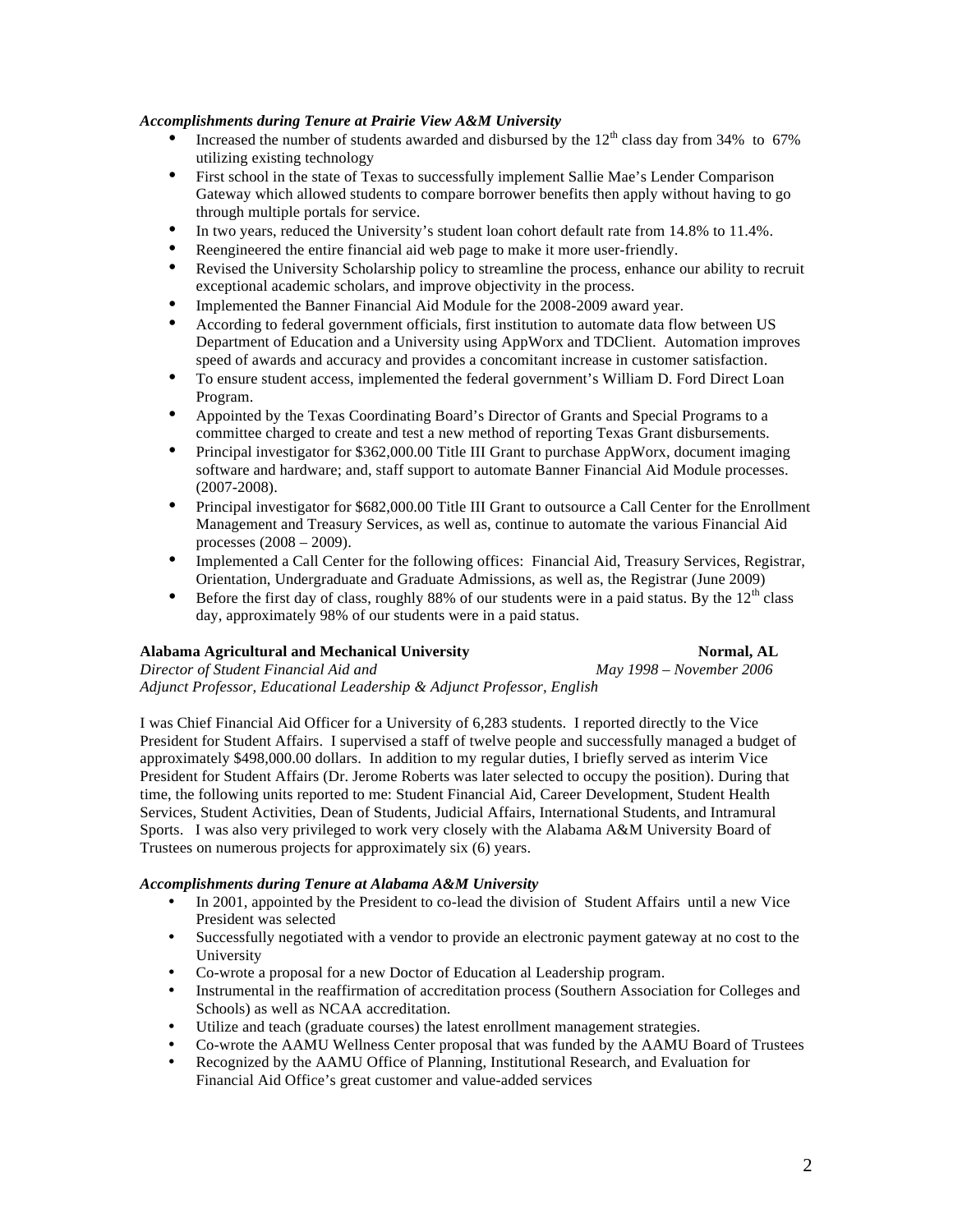- Received an award from General Revenue Corporation (GRC) for improving Perkins collections to more than \$1 million in less than two years
- Wrote a successfully funded grant to assist economically and environmentally disadvantaged students in Speech Pathology
- Enabled the Federal Work-Study Program to be nationally recognized by The Center for Higher Education Support Services, Inc., (CHESS) as one of the top five institutions in the nation for providing community service
- Created consumer/student surveys to gauge student satisfaction with services
- Increased student federal work-study salaries<br>• Collaborated with Business and Einance unit t
- Collaborated with Business and Finance unit to improve fiscal accountability by creating a plan to turn over old student accounts receivables to collection agencies
- Increased AAMU's federal work-study allocation by more than 40%
- Increased AAMU's FSEOG allocation by more than 25%
- Adjunct professor in both the English department and School of Education<br>• Promoted better customer service by creating a system in which counselors
- Promoted better customer service by creating a system in which counselors was present at all times to talk to students
- Saved the institution \$120,000 by developing an imaging system that cost less than \$30,000 yet still allows all employees to access student records.
- Planned and implemented a successful Voter Registration Drive
- Enabled Alabama A&M to be the first school in Alabama to process federal student loans via the Internet
- Developed and won approval from the institution's President and Board of Trustees to allow Alabama A&M to be the second school in Alabama to distribute both refunds and student employment checks via Direct Deposit
- Serve as a consultant to other departments concerning hardware and software needs, as well as, assist them with developing new procedures
- Enabled Alabama A&M University to be the first school in the nation to process Parent PLUS loan applications via the Internet
- Reconciled the William D. Ford Federal Direct Student Loan Account for the first time in its history at Alabama A&M University (1997-98 academic year)
- Lowered the institution's liability for the William D. Ford Federal Direct Student Loan Program from \$1.5 million dollars to less than \$150,000.00
- Enabled the office to publish financial aid offers on the web
- Created the Residential Life and Student Housing web page
- Created the office's first web page
- Implemented the University's current Tuition Installment Plan that allows students and parents to register and pay via the web
- Formulated and implemented a Satisfactory Academic Progress Policy that in its first year increased retention at the institution by 20%
- Reduced the time in which students could receive their award offers by at least 60% and increased the accuracy of the awards
- Improved working conditions by redesigning the current work area to accommodate new employees and larger storage areas
- Advisory Group for the National Association of Student Financial Aid Administrators' Web Site Development beginning July 1, 2004 and concluding on June 30, 2005
- Nominated by peers as a teacher in the Southern Association for Student Financial Aid Administrators' (SASFAA) new financial aid administrator training sessions
- Created an award winning financial aid student technology group that creates web pages, services computers and other hardware, as well as creates databases for financial aid and other university departments
- Implemented both the Federal Work-Study Community Service and Job Location and Development Programs at Alabama A&M University
- Automated the AAMU student loan system via File Transfer Protocol (FTP)
- Successfully assisted the Vice President for Research and Development in her Councill Scholarship fund raising efforts for the past four years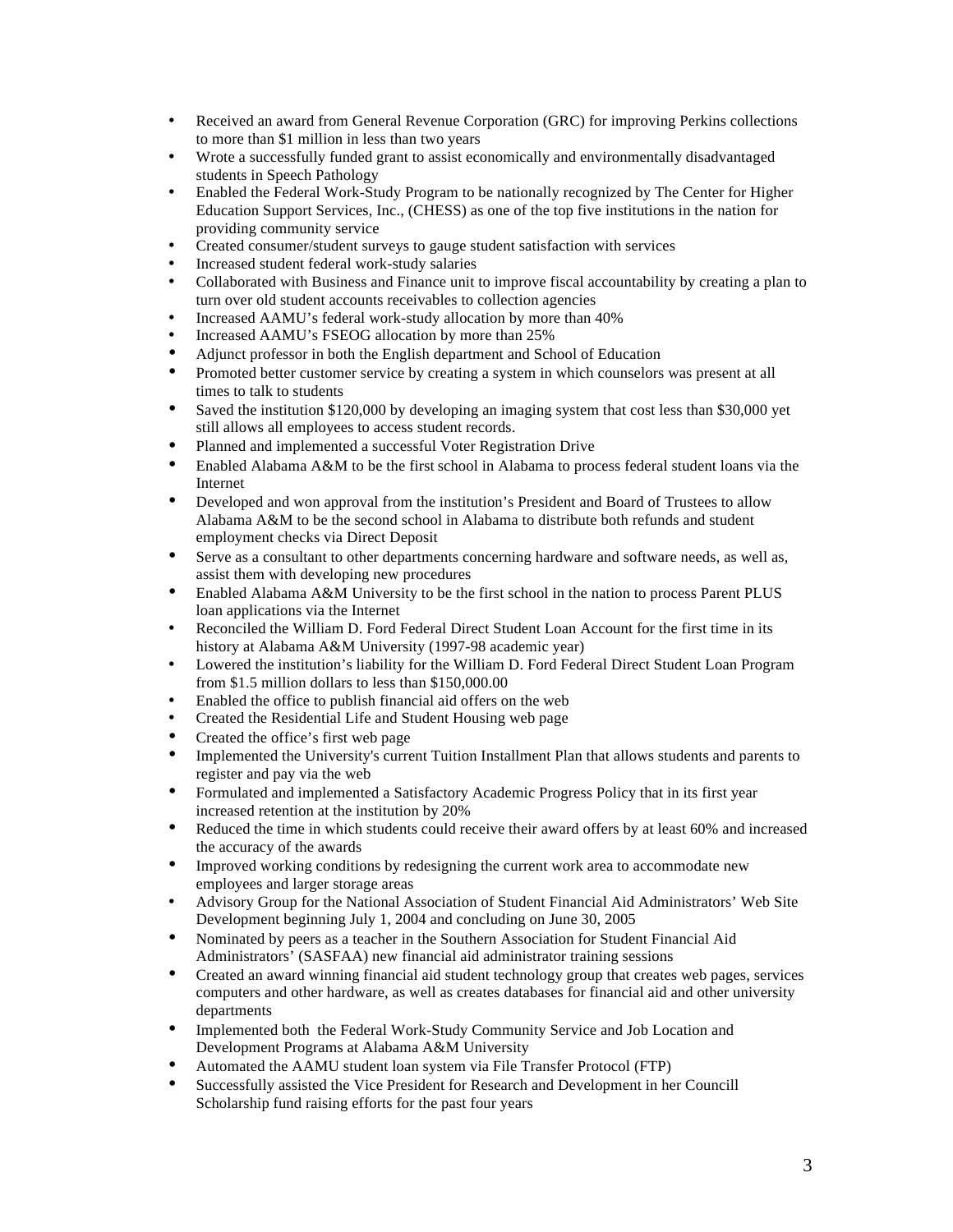- Collaboration with the Business Office enabled us to disburse refund checks to students the first day of class
- Collaborated with Computer Services staff to develop a new confirmation process which confirmed more than 6,000 students before the end of August and reduced student frustration with the registration process
- First-time freshmen time in the queue for service reduced from 3 hours to roughly 30 minutes
- Presented the Academic Partner Support Award by the Vice President of Research and Development at the 2003 AAMU Business and Industry Cluster Meeting
- Nominated to The National Association for Equal Opportunity in Higher Education (NAFEO) Financial Aid Advisory Committee
- Reduced default rate from 13.4% to 7.7%

#### **Mary Holmes College West Point, MS**

*Director of Financial Aid November 1997 – April 1998* 

I was the Chief Financial Aid Officer for a private community college of roughly 400 students. During my tenure at Mary Holmes College, I reported directly to the college's President and supervised three staff members. There I played a significant role in the college's SACS reaffirmation efforts.

#### *Accomplishments during Tenure at Mary Holmes College*

- Increased the number of computers in the office to allow better access to student records
- Acquired a server for the financial aid office at no cost to the institution
- Reorganized the office to improve customer service and improve the office's ability to accumulate accurate performance statistics
- 97% accuracy rate when submitting reimbursement records to the Department of Education.
- Assisted with the college's reaffirmation efforts.

#### **University of Mississippi University, MS**

*Financial Aid Counselor July 1994 – October 1997* 

My role as a financial aid counselor was to advise prospective and currently enrolled students concerning various types of financial assistance. In addition to advising students, I Analyzed financial information submitted by applicants, determine types, and amount of aid to be awarded in accordance with state and federal standards and guidelines.

#### *Accomplishments during Tenure at the University of Mississippi*

- Promoted better customer service by creating a system in which a counselor was present at all times to talk to a student
- Provided statistical information to the Director of Financial Aid on a weekly basis detailing the percentage of students each counselor advised
- Enabled the Financial Aid Office to reach the next stage of technological advancement, access to the Internet and E-mail privileges
- Served as liaison contact for the Information Services section of the Financial Aid Office
- Improved working conditions by redesigning the current work area to accommodate new employees and larger storage areas for federal financial aid records
- Served as consultant for new computers and software until a new systems analyst was hired
- Presented information about how student budgets were created and administered to the staff accountant and other office personnel
- Trained new counselors
- Advised fellow counselors on federal, state, and university regulations and procedures
- Appointed to the University of Mississippi Traffic Safety Committee and Search Committee for a new Director of Financial Aid by the Acting Vice Chancellor of Student Life
- Participated in brainstorming sessions to provide students that attended other branches of the University better customer service in financial aid by using mainframe and PC computer support
- Provided encouragement and customer service to non-traditional students through seminars (i.e. Adult Learners Conference) and personal communication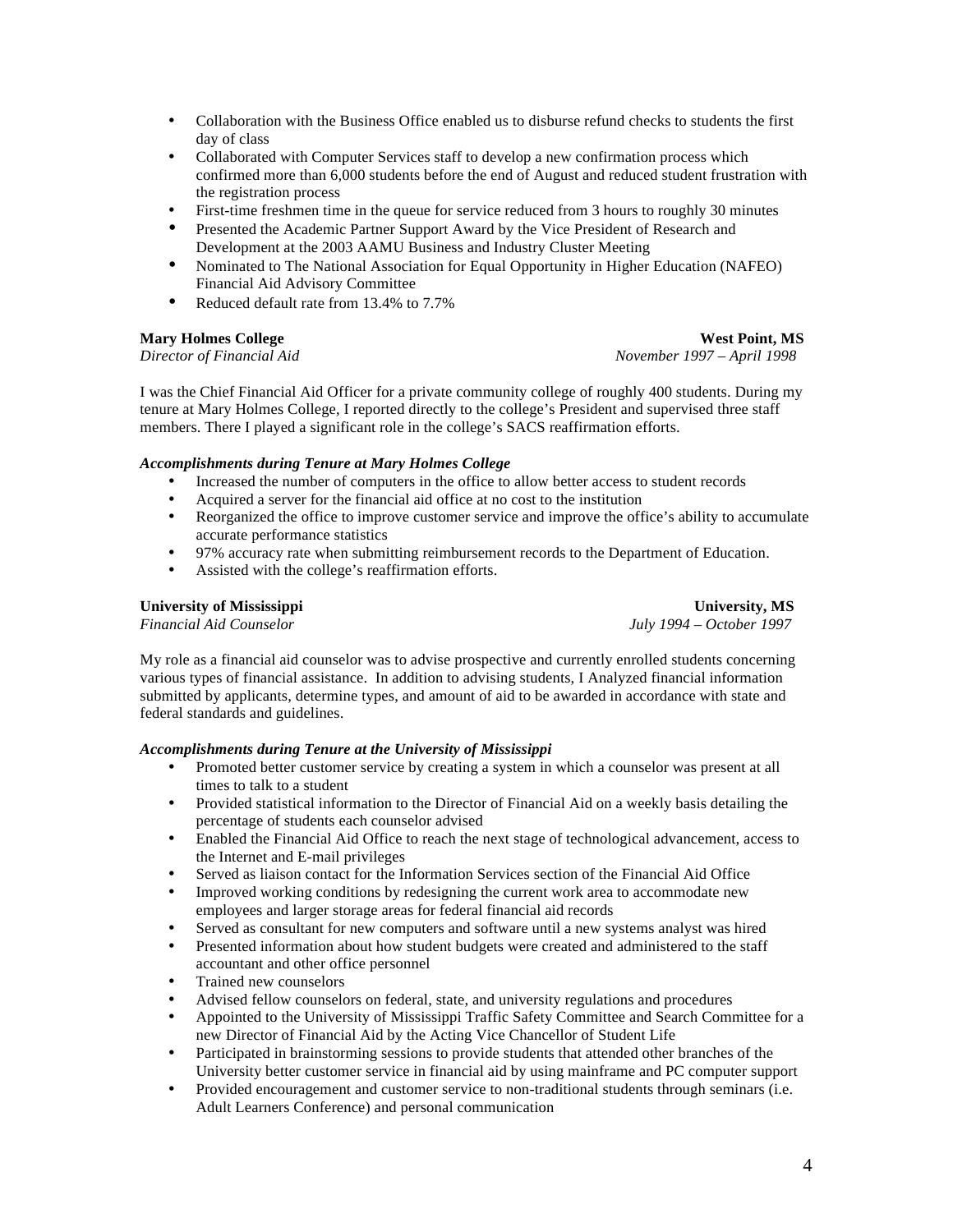- Appointed Coordinator of Financial Aid for Pharmacy students
- Organized customer service workshops for staff
- Created a private scholarships resource handout for current and prospective students
- Worked with Admissions for over four years providing supporting information about financial aid and knowledge pertaining to the University of Mississippi's programs and student life
- Tested mainframe financial aid software before awarding students each year

# Current and Former Memberships

- National Association of Student Financial Aid Administrators
	- 2004-05 Advisory Group for NASFAA Web Site Development
	- O 2008-09 Student Access and Diversity Committee
	- O 2009-10 Access, Diversity and Excellence Committee
- Southern Association of Student Financial Aid Administrators
	- O 2001 SASFAA New Aid Officer Training Instructor
	- O 2004 SWASFAA/SASFAA Mid-Level Workshop Instructor
	- O 2005 SASFAA Electronic Services Committee Member
- Alabama Association of Student Financial Aid Administrators
	- O 2002-2003 Alabama Association of Student Financial Aid Administrators Vice President
- Southwest Association of Student Financial Aid Administrators
	- O 2009-10 SWASFAA New Aid Officer Workshop Instructor
- Texas Association of Student Financial Aid Administrators
- Postsecondary Electronic Standards Council
- National Association of College and University Business Officers
- Southern Association of College and University Business Officers

# Southern Association for Colleges and Schools Committees

# *Mary Holmes College*

Mary Holmes College SACS Institutional Effectiveness Committee

Mary Holmes College SACS Strategic Planning Committee

Mary Holmes College SACS Institutional Research and Self-Study Committee

Mary Holmes College SACS Planning and Evaluation Self-Study Committee (Co-Chair)

# *Alabama A&M University*

Alabama A&M University SACS Financial Resources Committee Alabama A&M University SACS Federal Requirements Committee

# *Prairie View A&M University*

Prairie View A&M University SACS Federal Requirements Committee

# Recognitions, Honors, and Awards

- Recognition Award, for outstanding service as Vice President, Alabama Association for Student Financial Aid Administrators (AASFAA), April 2003.
- Academic Partner Support Award, for forging partnerships between AAMU and private industry, Alabama A&M University 34th Annual Business/Industry Cluster Conference, October 2, 2003.
- Recognition Award, for outstanding leadership in collecting more than \$1 million dollars, General Revenue Corporation, March 2004.